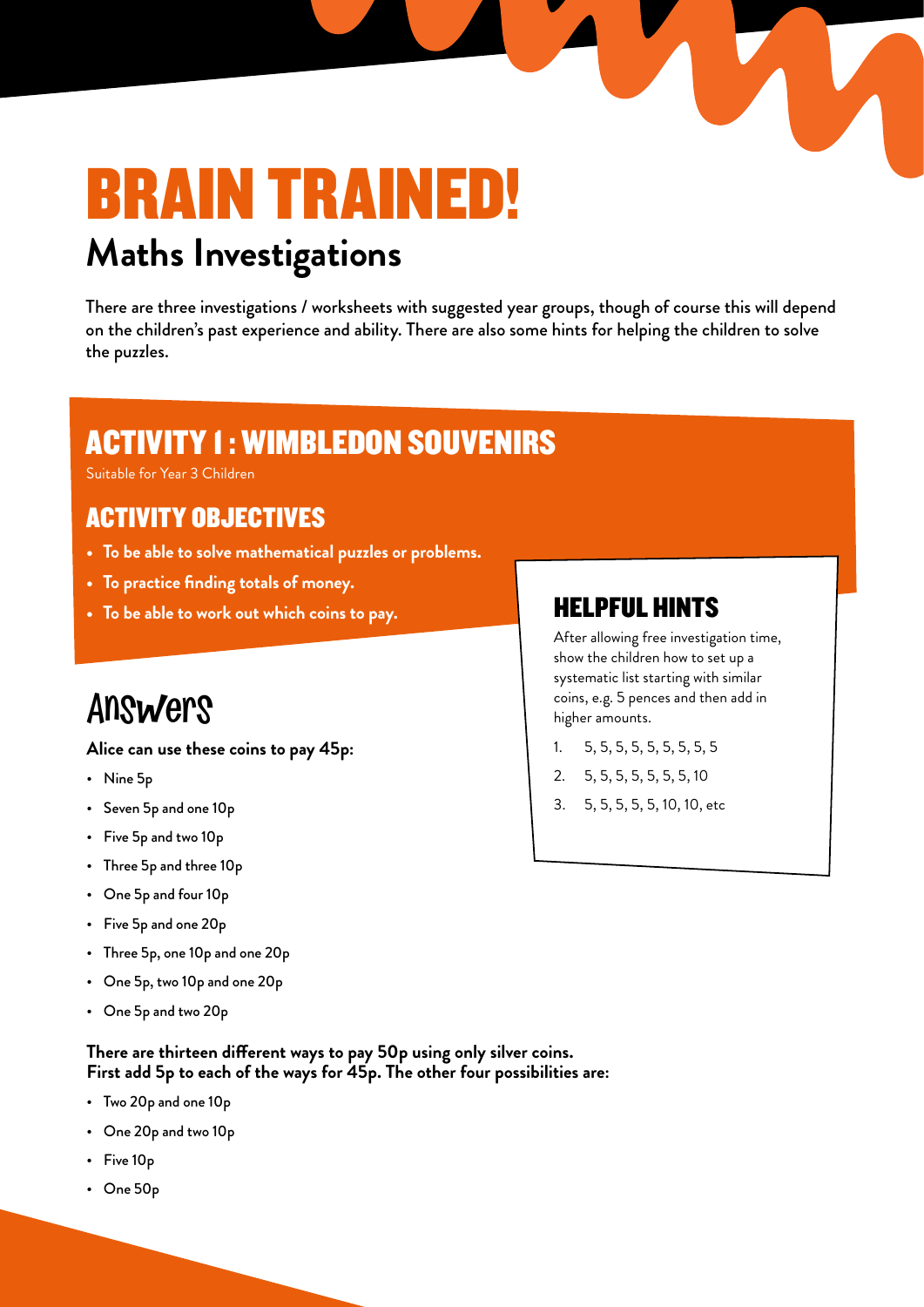#### ACTIVITY 2: SIMON'S NIGHTMARE WEEK

Suitable for Year 4 Children

#### ACTIVITY OBJECTIVES

- **• To be able to solve mathematical puzzles or problems.**
- **• To practice adding 2 digit numbers.**

## Answers

Over the five days Simon won 8, 12, 16, 20 and 24 games. He won 84 games altogether.

#### HELPFUL HINTS

Encourage methodical thinking. Start by dividing to find the average numbers of games won each day:

**16, 16, 16, 16, 16** 

Then focus on moving games to give a difference of 4 each day:

**16, 16, 16, 16, 16**

**8, 12, 16, 20, 24**

#### ACTIVITY 3: ONE GAME ALL

Maths investigation suitable for more able mathematicians

#### ACTIVITY OBJECTIVES

- **• To solve a problem by extracting and interpreting data.**
- **• To explain methods and reasoning.**

## Answers

Aryan, Tim, Sophie and Sharhnee play tennis. Two boys can play. James won't play if Tim plays. So the two boys must be Aryan and James or Aryan and Tim.

Aryan will play only if Sophie plays. Sophie won't play with James. So the two boys are Aryan and Tim.

Tim will only play if Sharhnee plays. So the two girls are Sophie and Sharhnee.

#### HELPFUL HINTS

It is very important to encourage logical thinking to solve this problem.

Eliminating the children who can't play, rather than pursuing those who can, leads you to the solution.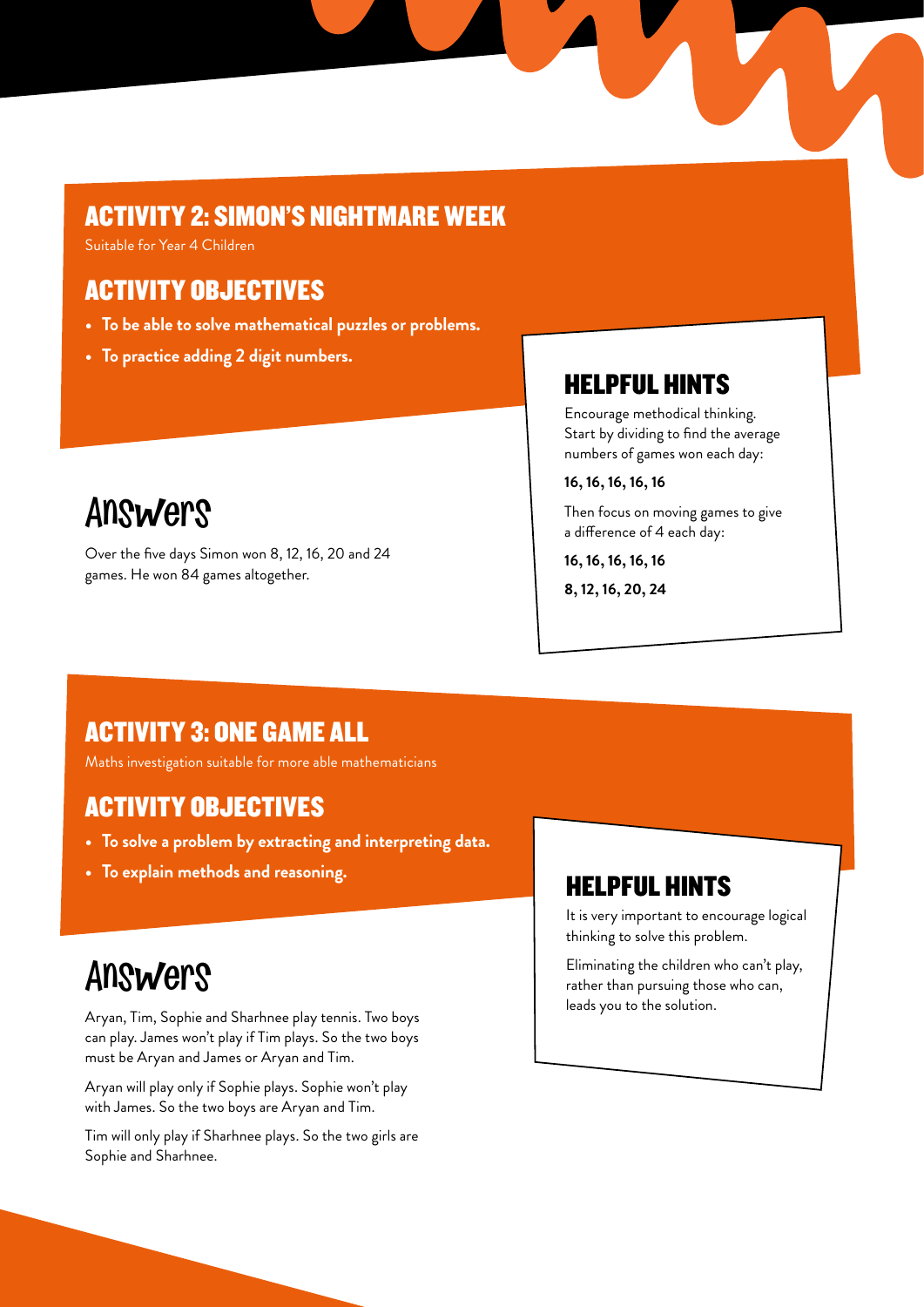

# **MBLEDO** SOUVENIR SHOPPING

1 Alice bought a Wimbledon pencil and rubber set using only silver coins. It cost her 45p. There are 9 different ways to pay 45p exactly using only silver coins. Find as many as you can.

U

What if the set cost 50p? How many different ways are there to pay now?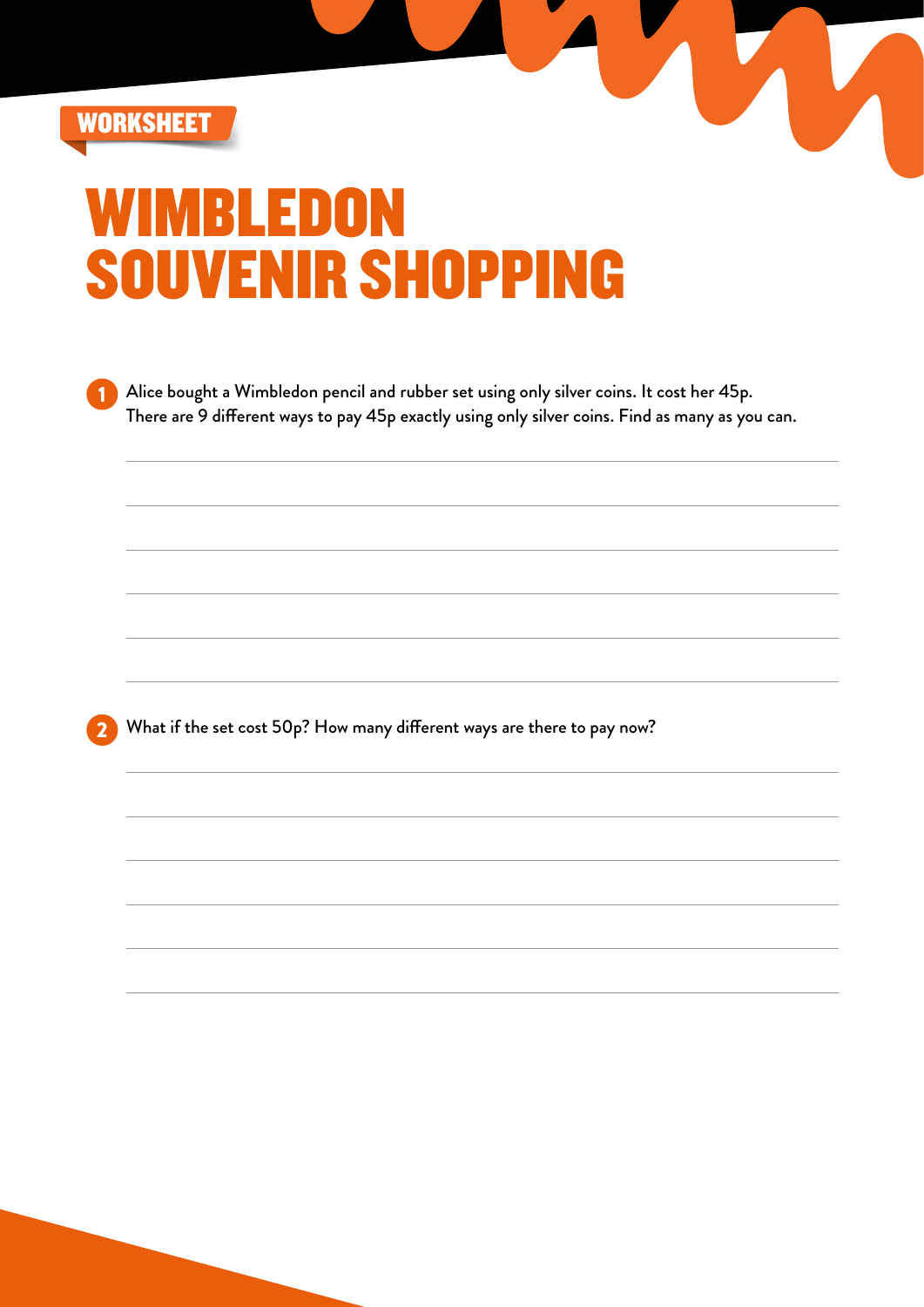

# ON'S NIGHTMARE DURNAMENT WEE

1 Simon was not on good form. He played 80 games in 5 days. Each day he won 4 fewer games than the day before. How many games did he win each day?

2 Simon went on winning 4 fewer games each day. How many games did he win altogether?